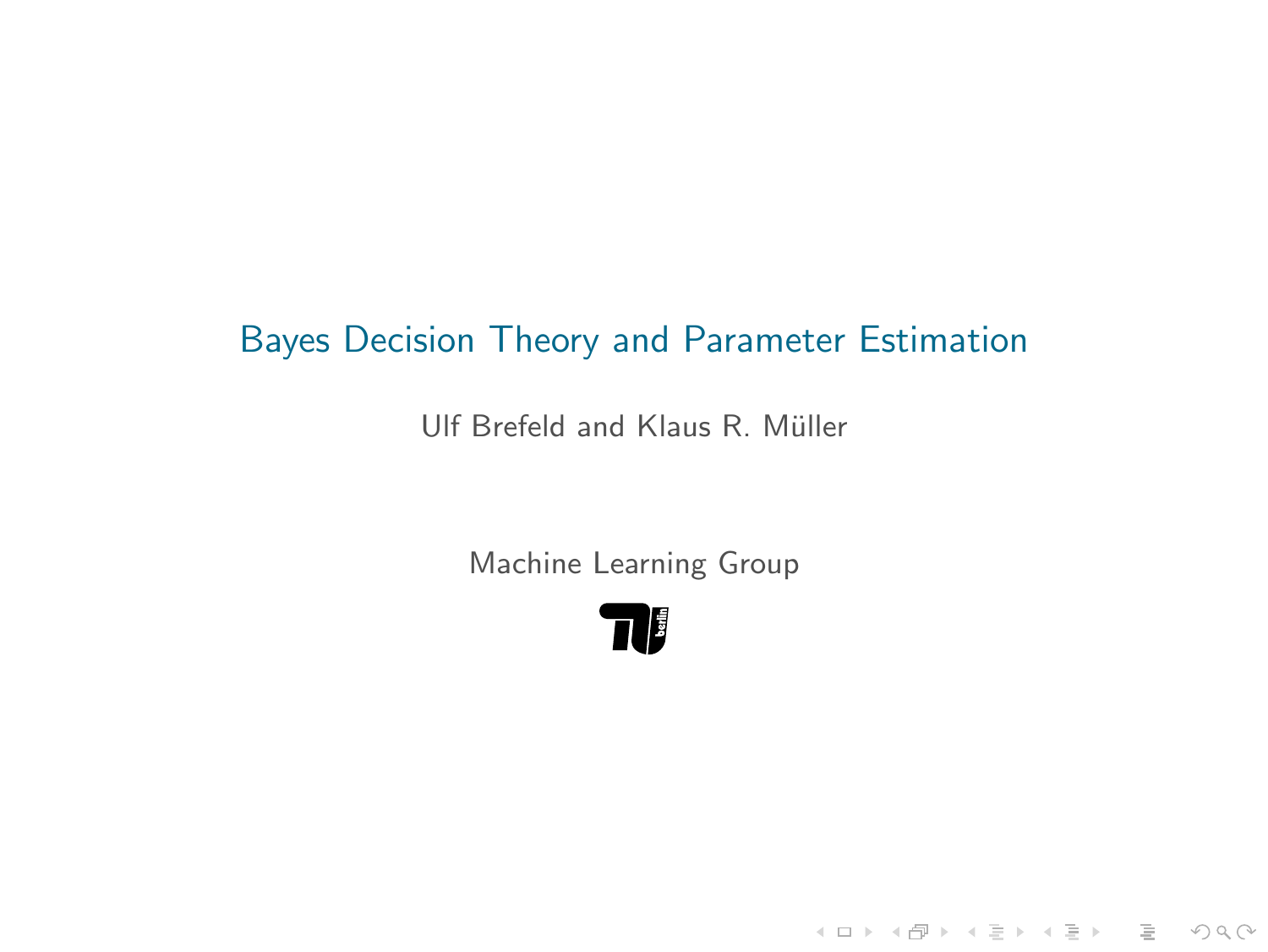### **Overview**

K ロ > K 레 > K 코 > K 코 > 트로드 > O Q O

#### **1** [Bayes Decision Theory](#page-2-0)

[Bayes' Decision Rule](#page-2-0) [Risk Minimization](#page-9-0) [Discriminant Functions and Decision Boundaries](#page-11-0) [Discriminants for Gaussian Distributions](#page-11-0)



#### **2** [Parameter Estimation](#page-16-0)

[Maximum Likelihood](#page-20-0) [Example](#page-22-0)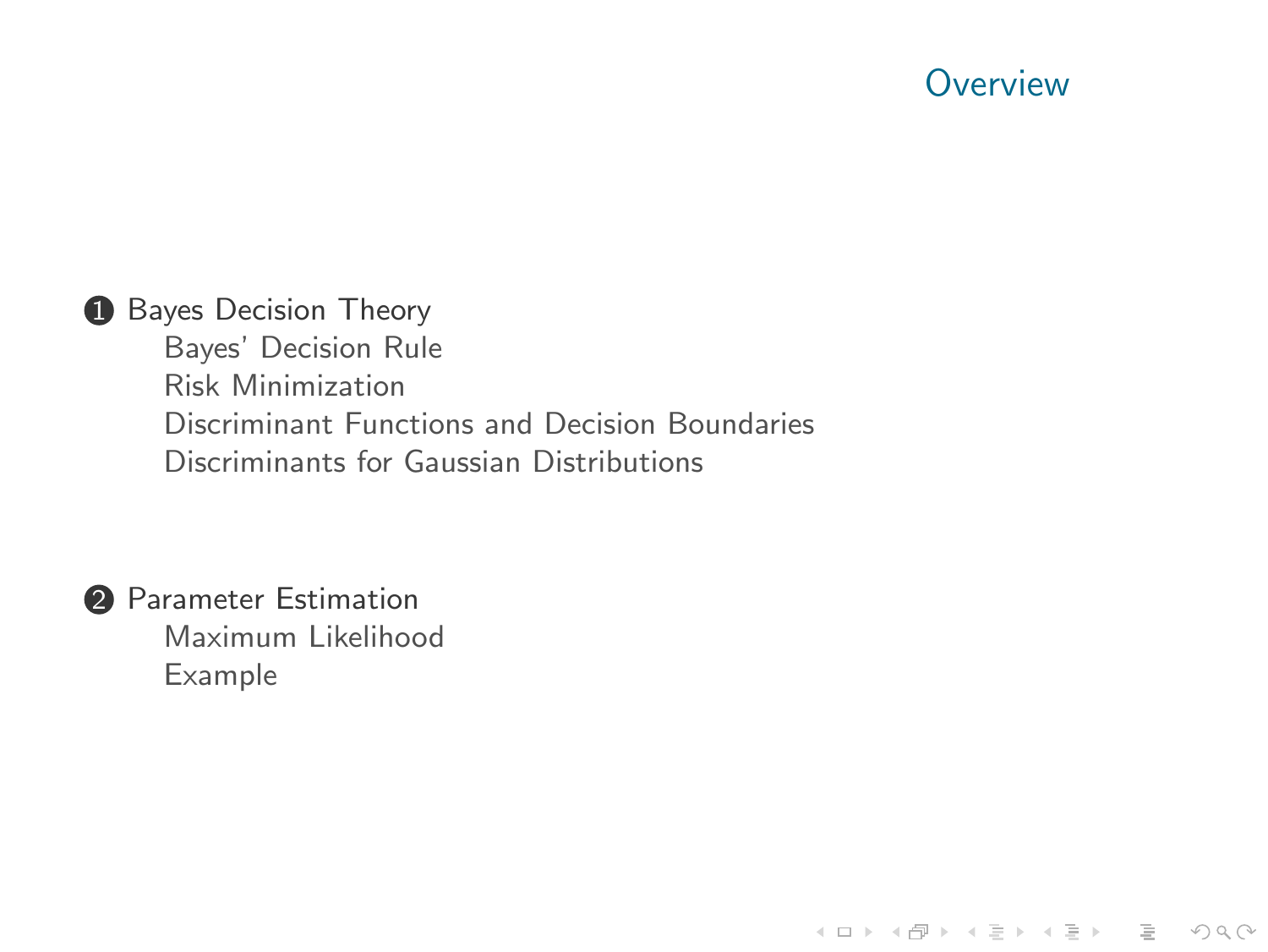## Some Definitions

**A DIA K FRANCIS E L'ARCHEST EN SOLO** 

An arbitrary classification task:

- Input/observation: feature vector  $x \in \mathcal{X}$ .
	- x is an abstraction of a real-world object.
	- Frequently, the input space is  $\mathcal{X} = \mathbb{R}^d$
- Output/explanation: random variable of interest  $y \in \mathcal{Y}$ .
	- Binary classification  $\mathcal{Y} = \{+1, -1\}$ .
	- Multi-class classification  $\mathcal{Y} = \{1, 2, 3, \ldots, k\}.$

Assumption: We know the joint probability distribution  $p(x, y) = p(x|y)p(y)$ 

Approach:

<span id="page-2-0"></span> $P(\alpha)$  explanation|observation)  $\propto P(\alpha)$  observation|explanation)  $\times P(\alpha)$  explanation]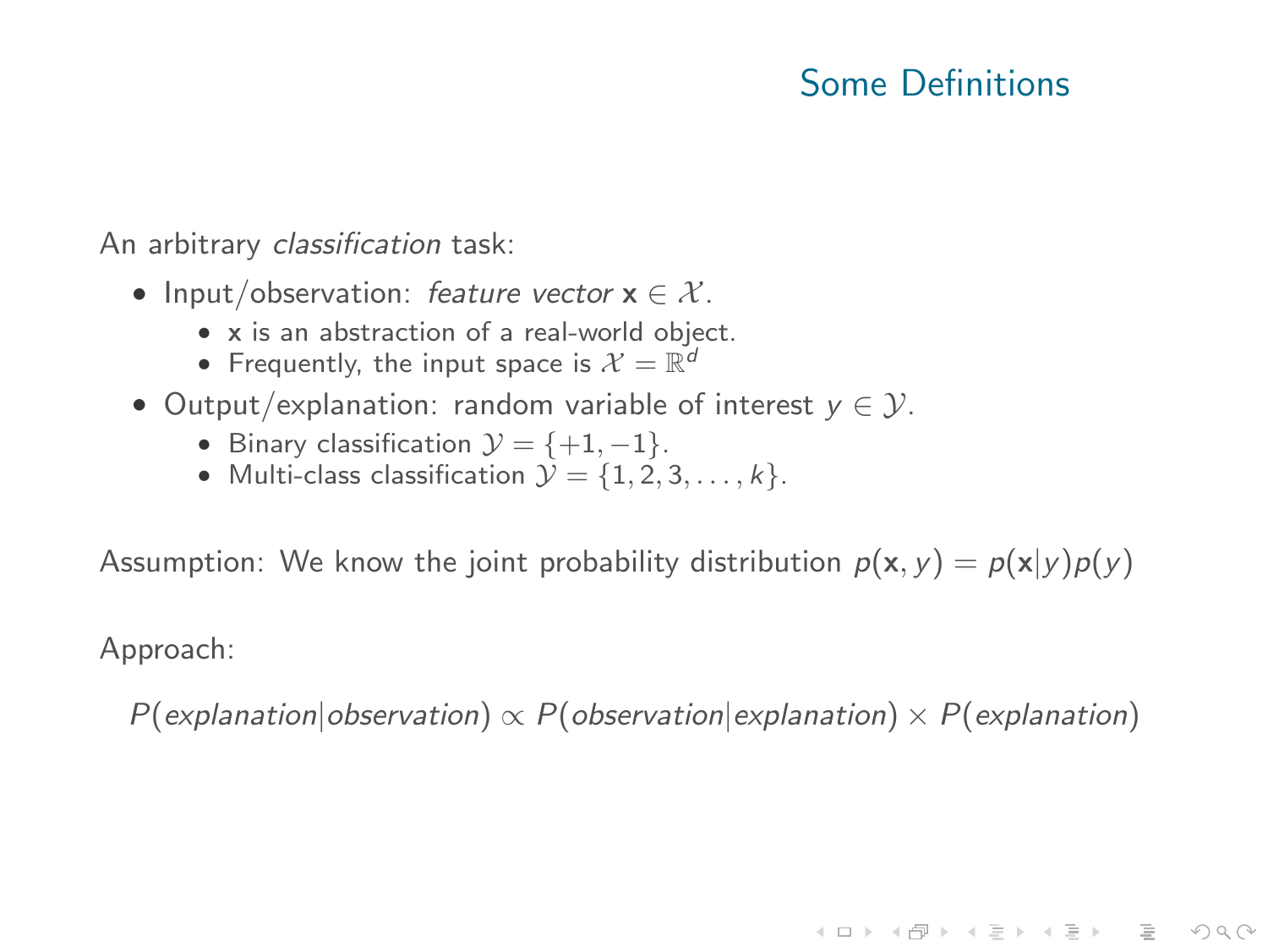# Example

**A DIA K FRANCIS E L'ARCHEST EN SOLO** 

A particular classification task: Classify messages as spam or ham.

- $\bullet$  Observations: Messages translated into *feature vectors*  $\mathbf{x} \in \mathbb{B}^d$ .
	- E.g.,  $\mathbf{x} = (x_1, x_2, \dots, x_d)'$  may be a bag-of-words encoding.
	- $x_1$ : occurence of the word Aachen
	- x2: occurence of the word Aar
	- . •  $x_d$ : occurence of the word  $ZZ$ -TOP
- Class labels:  $\mathcal{Y} = \{+1, -1\}.$ 
	- $\bullet$  +1: instance is spam
	- $\bullet$   $-1$ : instance is ham

Assumption: We know the join probability distribution  $p(x, y) = p(x|y)p(y)$ 

Approach:

. .

 $P(\text{explanation}|\text{observation}) \propto P(\text{observation}|\text{explanation}) \times P(\text{explanation})$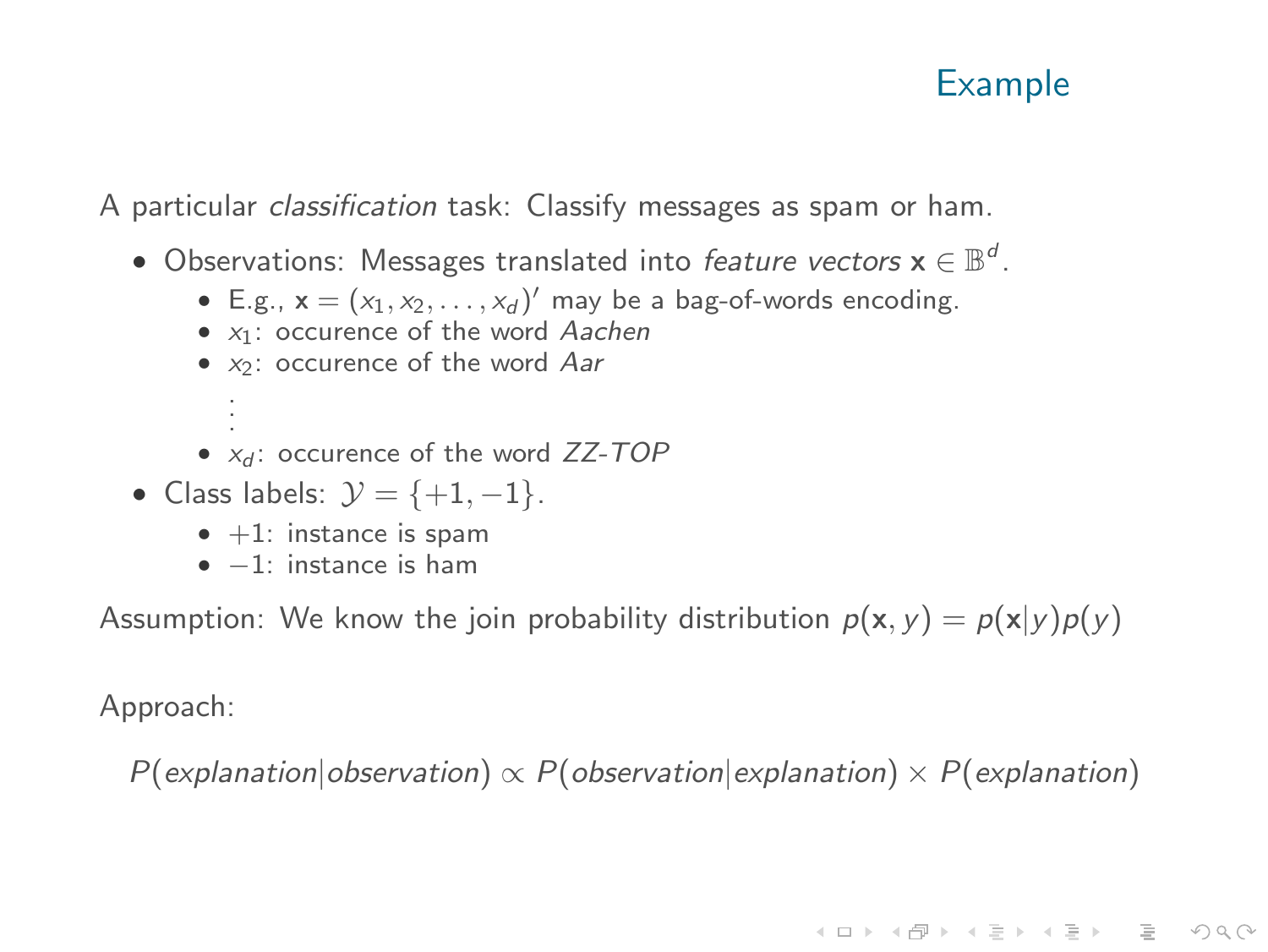### Bayes' Theorem

**KED KARD KED KED E VOOR** 

 $P(\alpha)$  explanation|observation)  $\propto P(\alpha)$  observation|explanation)  $\times P(\alpha)$  explanation] Bayes' Theorem:

$$
P(y|\mathbf{x}) = \frac{P(\mathbf{x}|y)P(y)}{P(\mathbf{x})}
$$

We call ...

- $P(y|x)$  the *posterior* probability,
- $P(x|y)$  the likelihood,
- $P(y)$  the *prior* probability, and
- $\bullet$   $P(\mathsf{x}) = \sum_{\bar{\mathsf{y}} \in \mathcal{Y}} P(\mathsf{x}|\bar{\mathsf{y}}) P(\bar{\mathsf{y}})$  the *evidence*.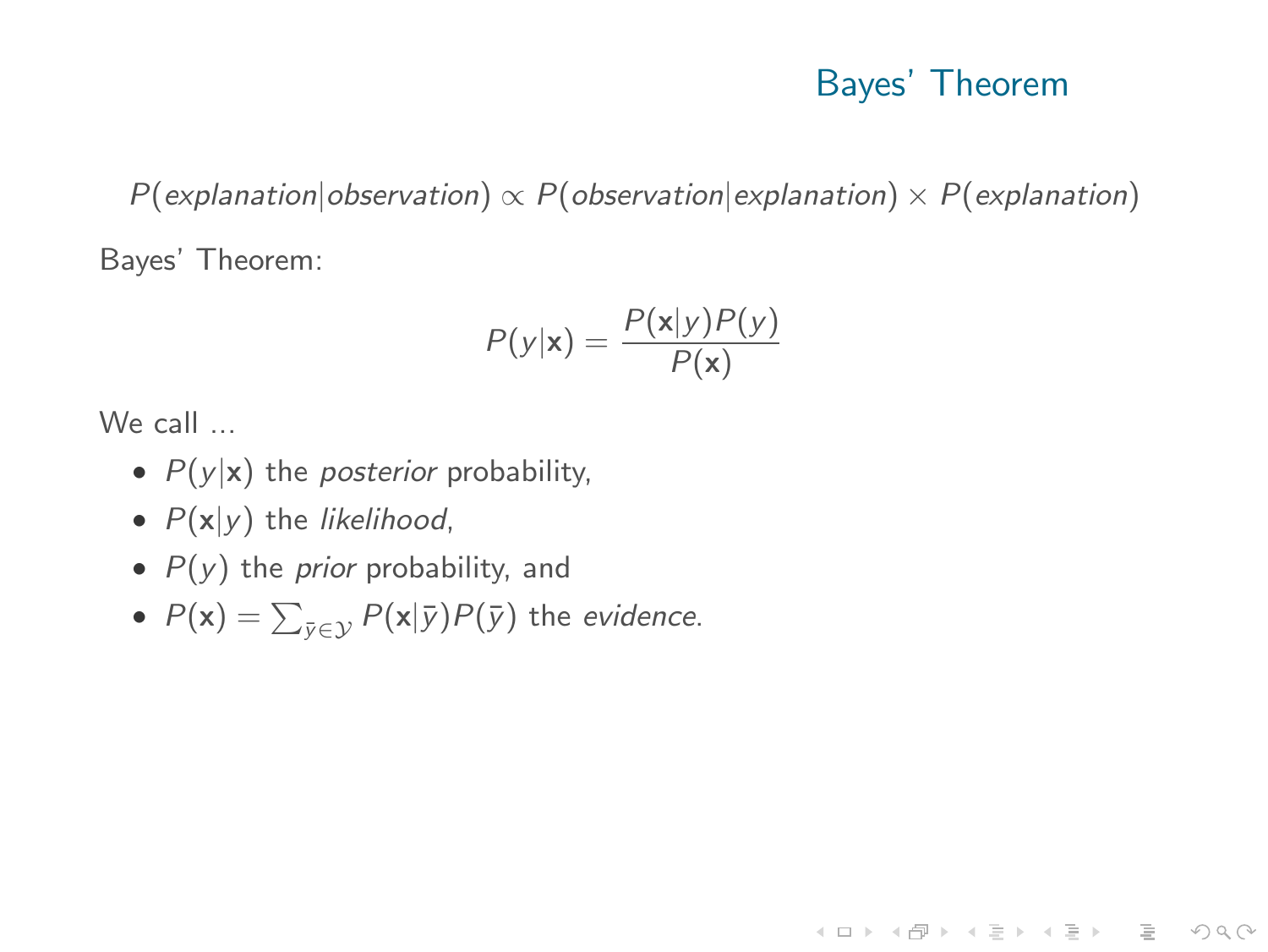### Decision Rules

 $A \cup B \rightarrow A \overline{B} \rightarrow A \overline{B} \rightarrow A \overline{B} \rightarrow \overline{B} \rightarrow \overline{B} \rightarrow \overline{B} \rightarrow \overline{B} \rightarrow \overline{B} \rightarrow \overline{B} \rightarrow \overline{B} \rightarrow \overline{B} \rightarrow \overline{B} \rightarrow \overline{B} \rightarrow \overline{B} \rightarrow \overline{B} \rightarrow \overline{B} \rightarrow \overline{B} \rightarrow \overline{B} \rightarrow \overline{B} \rightarrow \overline{B} \rightarrow \overline{B} \rightarrow \overline{B} \rightarrow \overline{B} \rightarrow \overline{B} \rightarrow \overline{B} \rightarrow \overline{B} \rightarrow \overline$ 

#### Decision Rule

A decision rule is a function  $f: \mathcal{X} \to \mathcal{Y}$  that assigns each input  $\mathbf{x} \in \mathcal{X}$  to a class label  $y \in \mathcal{Y}$ .

$$
P(y|\mathbf{x}) = \frac{P(\mathbf{x}|y)P(y)}{P(\mathbf{x})}
$$

A decision  $\hat{y}$  for a given **x** is incorrect if  $y_{true} \neq \hat{y}$ . In a 2-class scenario we have,

$$
P(\text{error}|\mathbf{x}) = \left\{\begin{array}{l} P(+1|\mathbf{x}) : y_{\text{true}} = -1 \\ P(-1|\mathbf{x}) : y_{\text{true}} = +1, \end{array}\right.
$$

Obviously, it holds:  $P(correct|\mathbf{x}) = 1 - P(error|\mathbf{x})$ .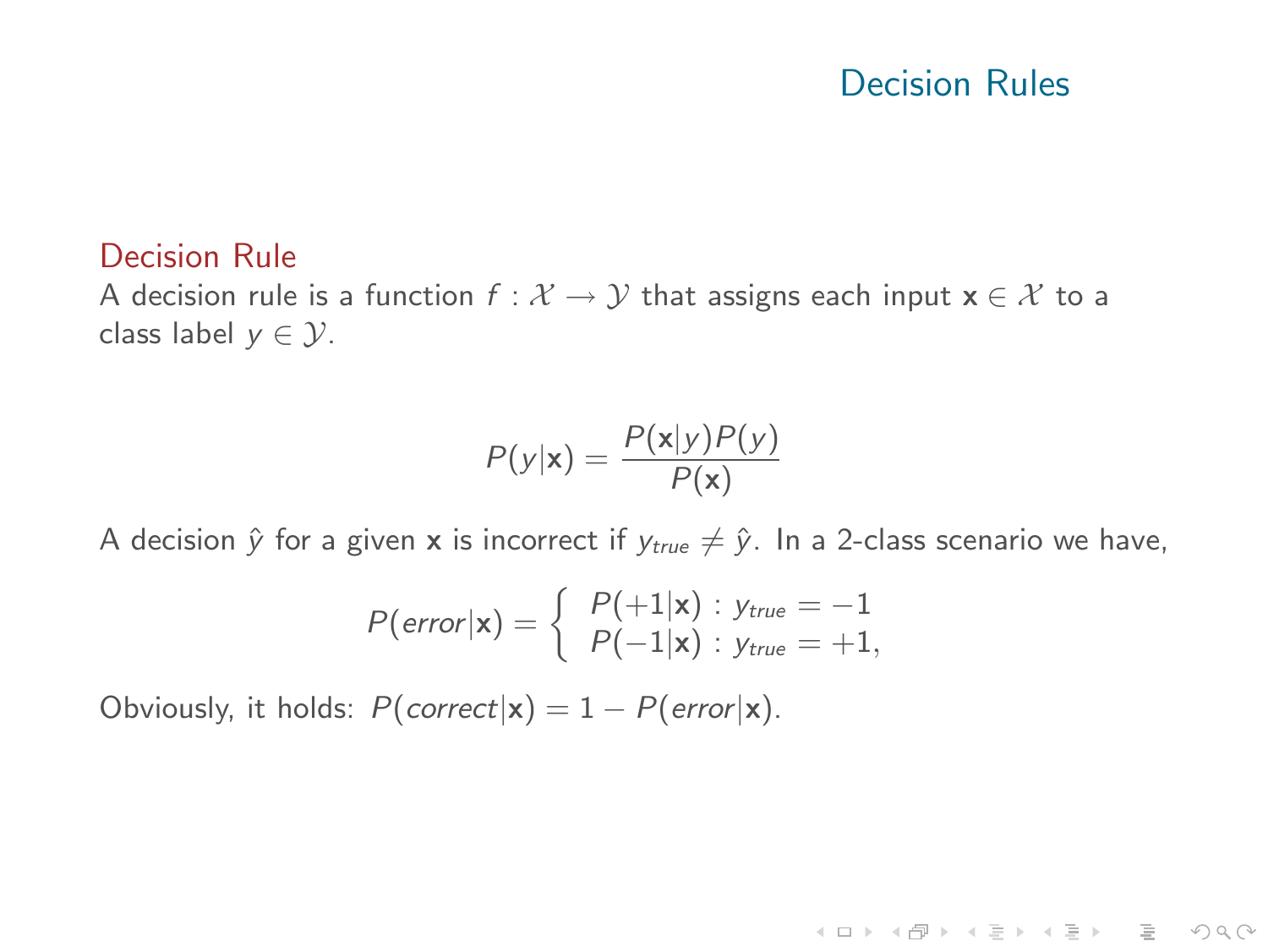#### The Bayes' Decision Rule

K ロ > K 레 > K 코 > K 코 > 트로드 > O Q O

How do we find a good decision rule, that is, one that minimizes the expected error?

$$
P(\text{error}) = \int_{\mathbf{x} \in \mathcal{X}} P(\text{error}|\mathbf{x}) p(\mathbf{x}) \, d\mathbf{x}.
$$

If P(error|x) is as small as possible for every  $x \Rightarrow$  the integral must be as small as possible!

The Bayes decision minimizes  $P(error)$  and can simply be stated as:

$$
\hat{y} = \text{argmax}_{y \in \mathcal{Y}} P(y|\mathbf{x})
$$

In other words: Decide in favor of the most probable class!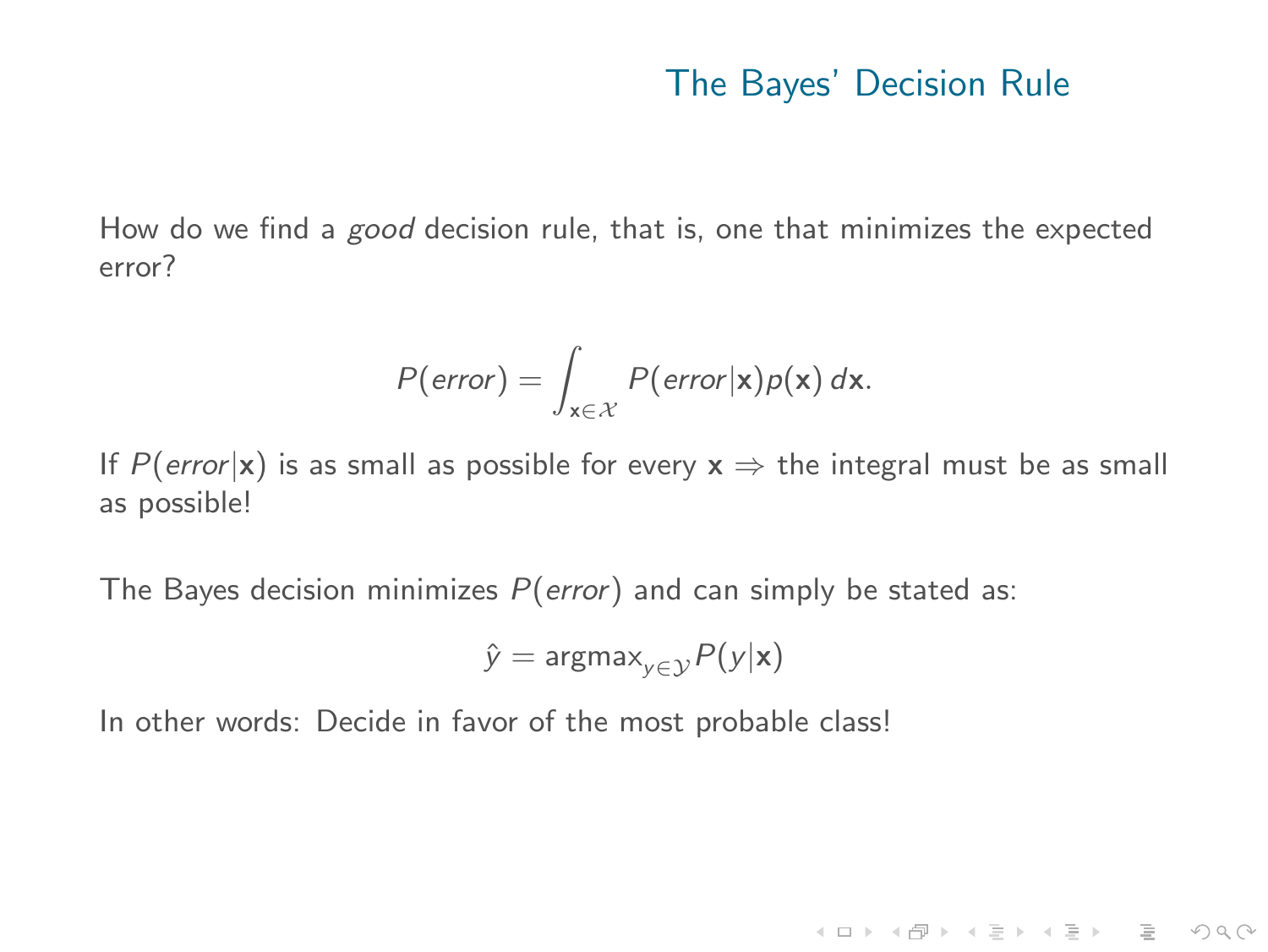### Bayes' Rule and Decision Boundaries

Bayes' decision rule:

$$
f^{Bayes}(\mathbf{x}) = \text{argmax}_{y \in \mathcal{Y}} P(y|\mathbf{x})
$$

The Bayes decision  $f^\mathit{Bayes}$  induces regions  $X_\mathit{y}$  in input space, associated with class labels,

$$
X_{y} = \{ \mathbf{x} : f^{Bayes}(\mathbf{x}) = y \}
$$

The decision boundary between classes  $y$  and  $y'$  is given by the set

$$
B_{y,y'} = \{\mathbf{x} : P(y|\mathbf{x}) = P(y'|\mathbf{x})\}, \quad \forall y, y' \in \mathcal{Y}
$$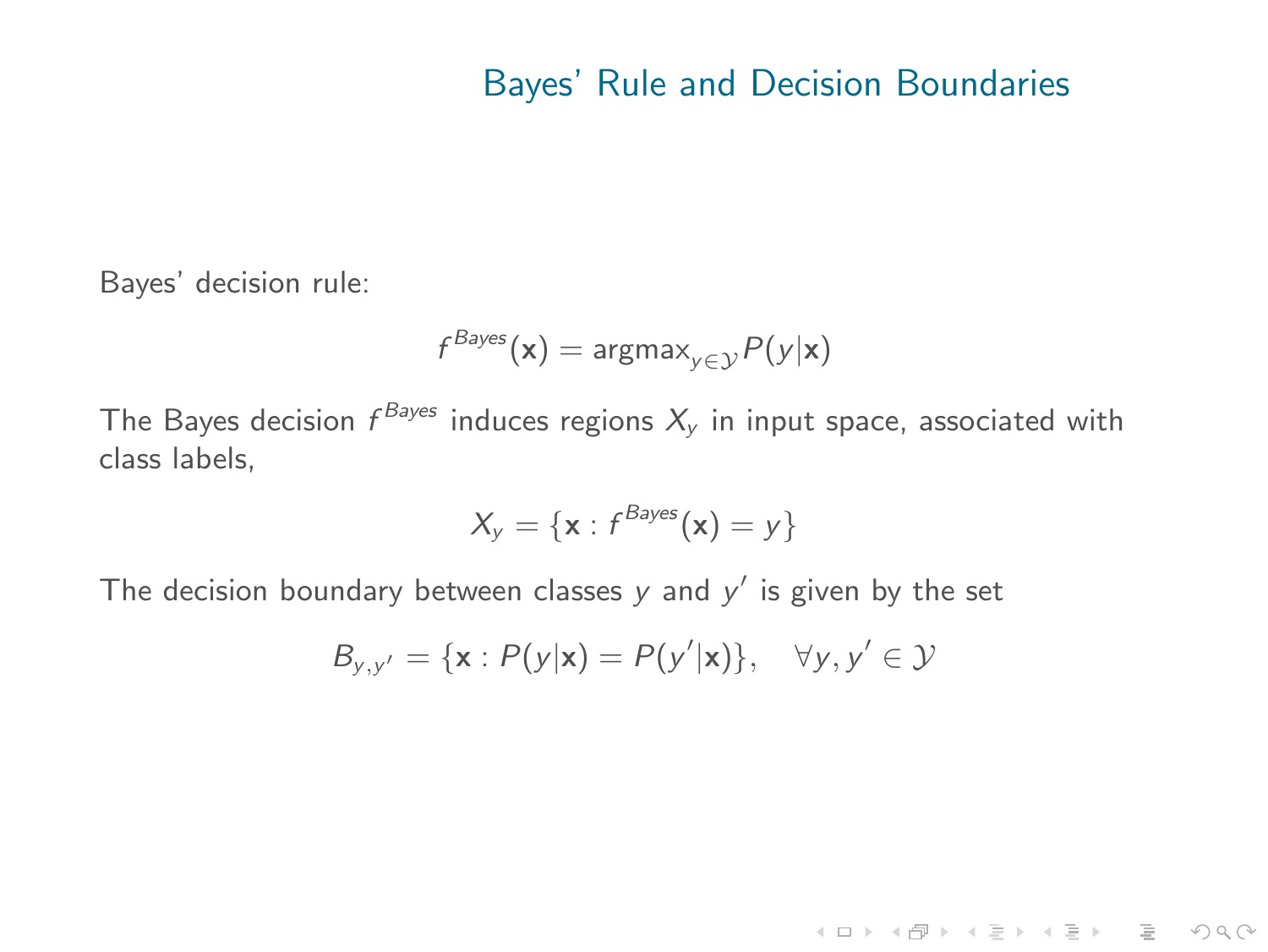# Bayes Decision Rule in Practice



Example with 3 classes.

イロト イ部 トイモト イモト  $\equiv$  $\begin{picture}(160,170) \put(0,0){\line(1,0){10}} \put(10,0){\line(1,0){10}} \put(10,0){\line(1,0){10}} \put(10,0){\line(1,0){10}} \put(10,0){\line(1,0){10}} \put(10,0){\line(1,0){10}} \put(10,0){\line(1,0){10}} \put(10,0){\line(1,0){10}} \put(10,0){\line(1,0){10}} \put(10,0){\line(1,0){10}} \put(10,0){\line(1,0){10}} \put(10,0){\line$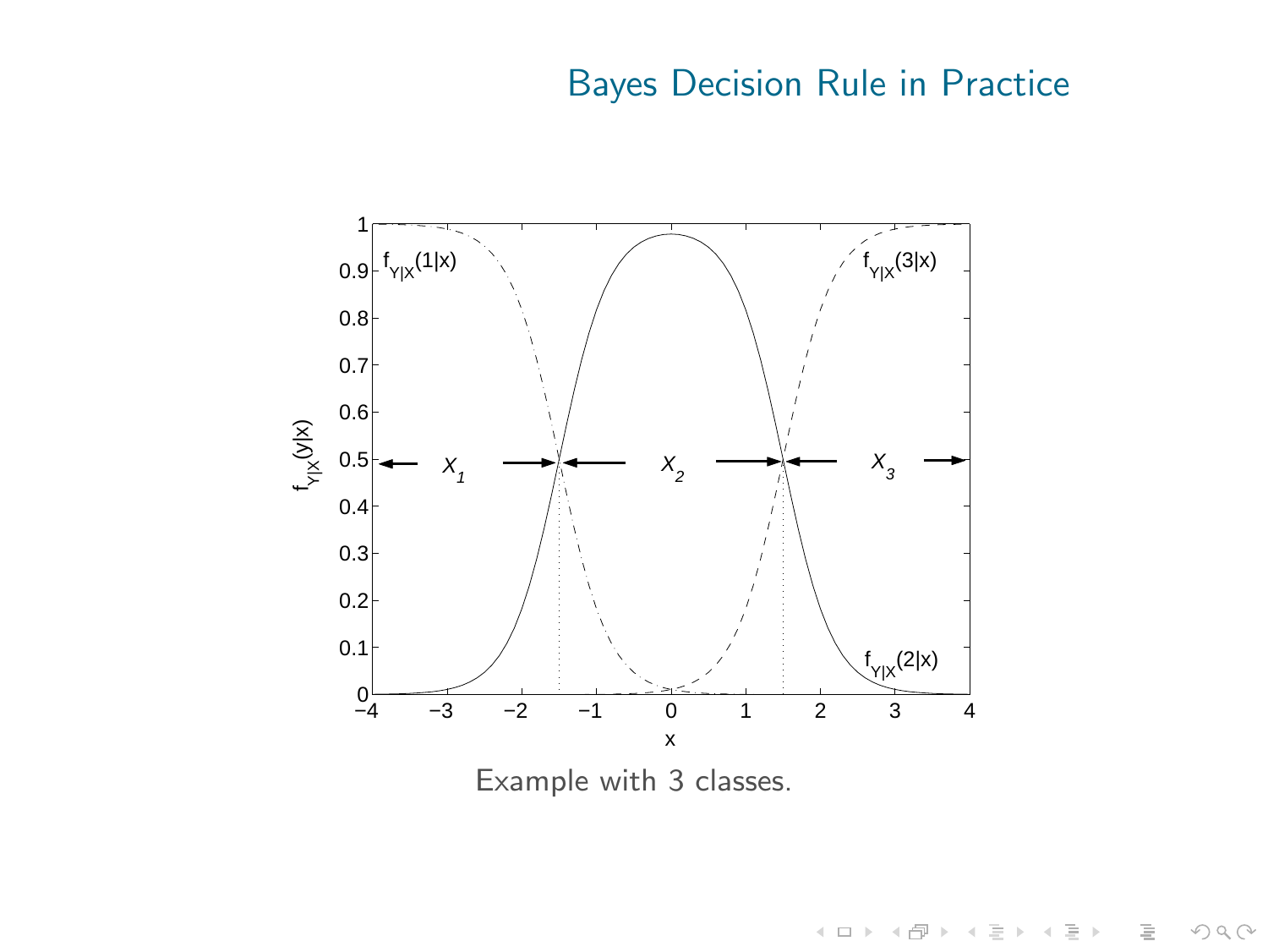### Problem-dependent Misclassification Costs

Until now, confusing classes cause constant errors irrespectively of the involved classes.

Sometimes, certain errors are more severe than others.

- $\mathcal{Y} = \{$  AlleKontrollleuchtenImGruenenBereich, Kernschmelze $\}$
- $\mathcal{Y} = \{$  gesund, krank $\}$
- $\mathcal{Y} = \{spam, ham\}$

Solution: Introduce loss (or cost) function  $\ell : \mathcal{Y} \times \mathcal{Y} \rightarrow \{ \mathbb{R}^+ \cup 0 \}.$ Example:

$$
\hat{y} = \text{spam} \qquad \hat{y} = \text{ham}
$$
\n
$$
\text{y}_{\text{true}} = \text{spam} \qquad \ell(H, H) = 0 \qquad \ell(S, H) = 1
$$
\n
$$
\text{y}_{\text{true}} = \text{ham} \qquad \ell(H, S) = 1000 \qquad \ell(S, S) = 0
$$

**A DIA K FRANCIS E L'ARCHEST EN SOLO** 

<span id="page-9-0"></span>Drawback: How to define  $\ell$  for a problem at hand?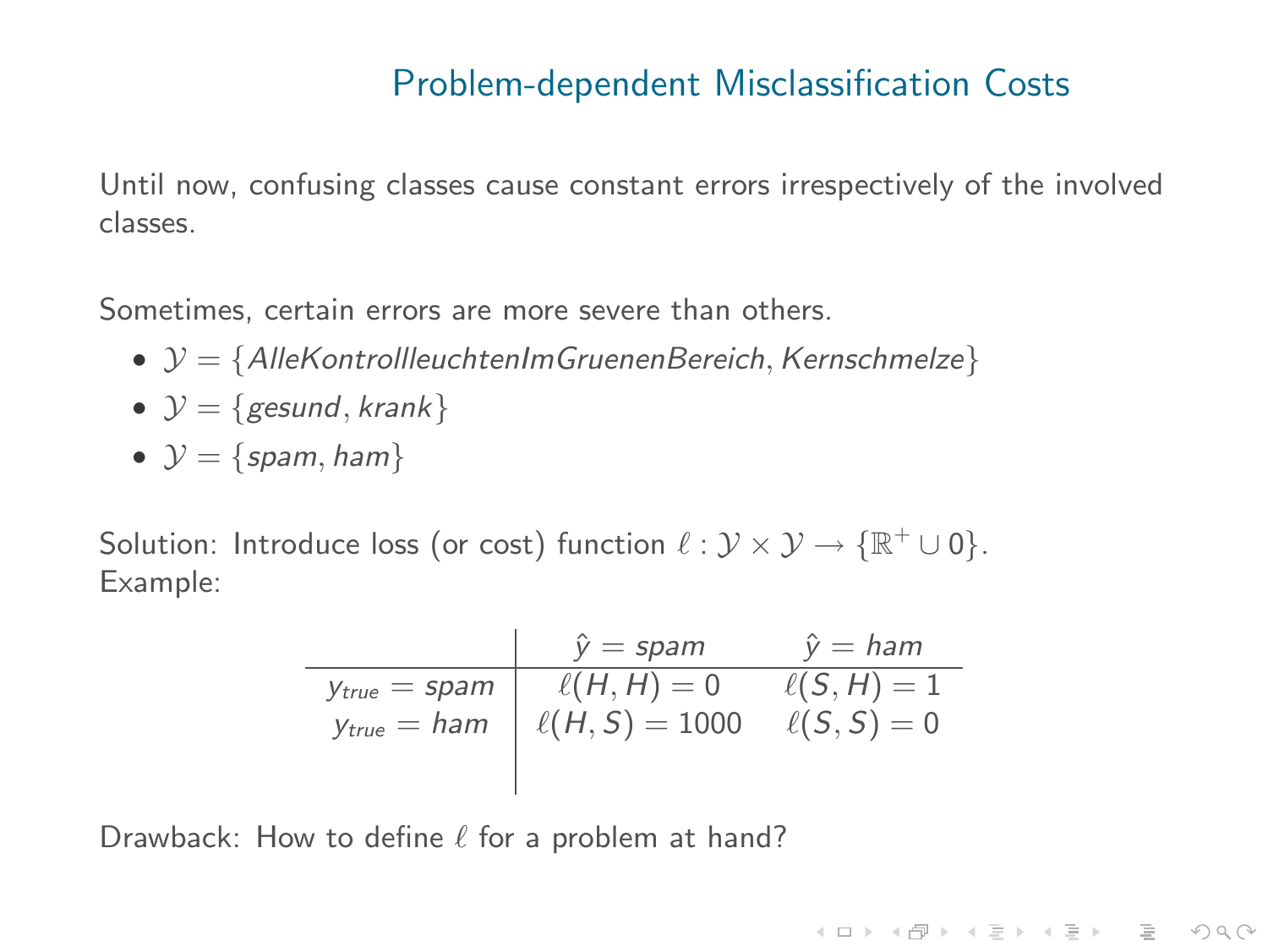#### Example for 2-classes

K ロ > K 레 > K 코 > K 코 > 트로드 > O Q O

Define the class-based risks:

$$
r(+1, x) = \ell(+1, +1)P(+1|x) + \ell(+1, -1)P(-1|x)
$$
  

$$
r(-1, x) = \ell(-1, +1)P(+1|x) + \ell(-1, -1)P(-1|x)
$$

Decide for class +1 if  $r(+1, x) < r(-1, x)$ , that is,

$$
\Big(\ell(-1,+1)-\ell(+1,+1)\Big)P(+1|{\bf x})>\Big(\ell(+1,-1)-\ell(-1,-1)\Big)P(-1|{\bf x})
$$

For the 0/1-loss, defined as  $\ell(a, b) = 1$  if  $a \neq b$  and 0 otherwise, we resolve the minimum-error decision: Decide class  $+1$  if

$$
P(+1|\mathbf{x}) > P(-1|\mathbf{x}).
$$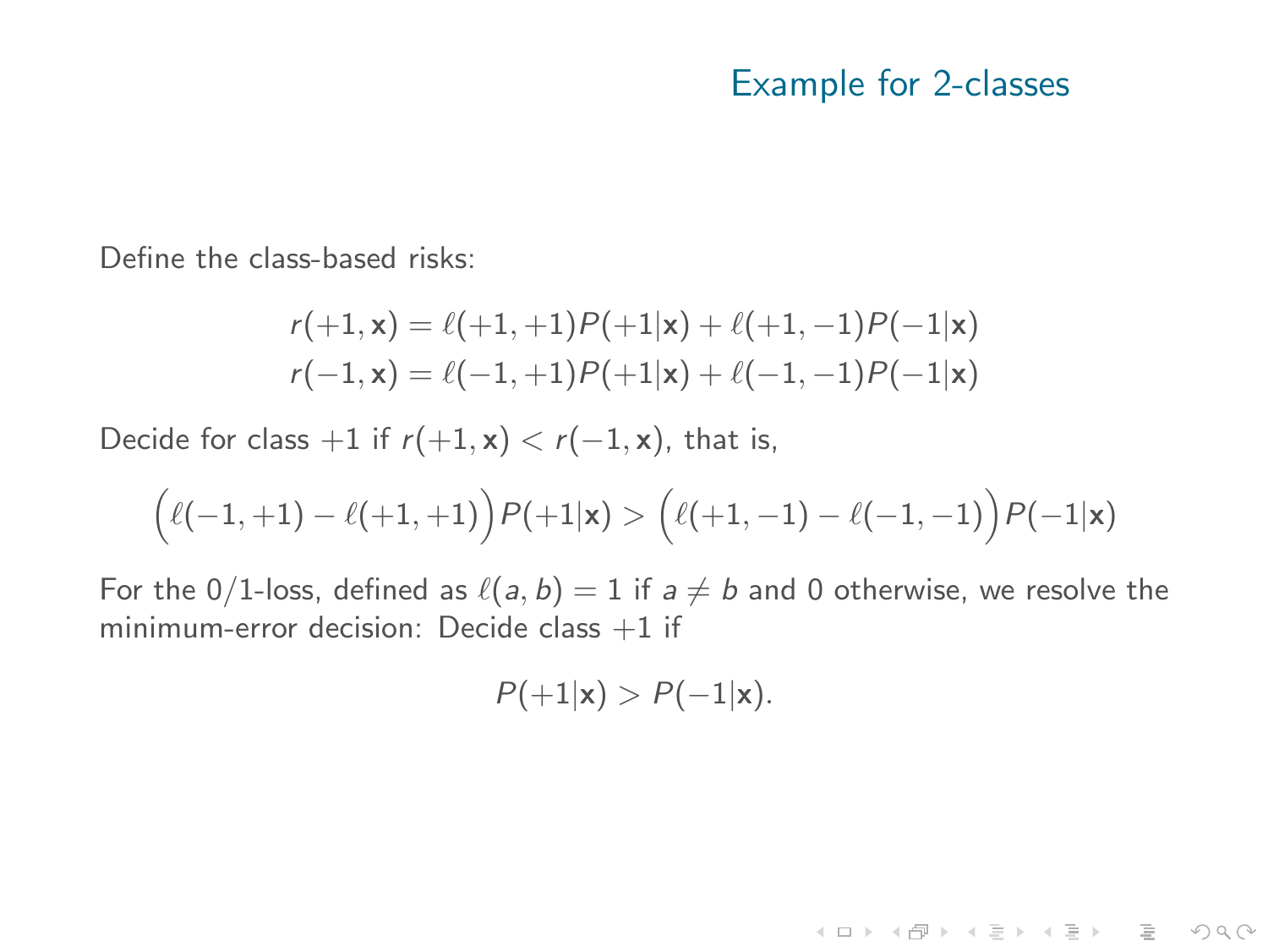#### Discriminants for Gaussian Distributed Classes

Bayes' decision rule relies on

$$
P(y|\mathbf{x}) = \frac{p(\mathbf{x}|y)P(y)}{\sum_{y' \in \mathcal{Y}} p(\mathbf{x}|y')P(y')}
$$

Recall that a minimum-error classification can also be achieved by

$$
f_{y}(\mathbf{x}) = \log p(\mathbf{x}|y) + \log P(y).
$$

Let  $p(\mathsf{x}|y) \sim \mathcal{N}(\boldsymbol{\mu}_y, \boldsymbol{\Sigma}_y)$ .

<span id="page-11-0"></span>
$$
f_{y}(\mathbf{x}) = -\frac{1}{2}(\mathbf{x} - \mu_{y})' \Sigma_{y}^{-1}(\mathbf{x} - \mu_{y}) - \frac{d}{2} \log 2\pi - \frac{1}{2} \log |\Sigma_{y}| + \log P(y)
$$

 $A \equiv \begin{pmatrix} 1 & 0 & 0 \\ 0 & 0 & 0 \\ 0 & 0 & 0 \\ 0 & 0 & 0 \\ 0 & 0 & 0 \\ 0 & 0 & 0 \\ 0 & 0 & 0 \\ 0 & 0 & 0 \\ 0 & 0 & 0 \\ 0 & 0 & 0 \\ 0 & 0 & 0 \\ 0 & 0 & 0 \\ 0 & 0 & 0 \\ 0 & 0 & 0 \\ 0 & 0 & 0 & 0 \\ 0 & 0 & 0 & 0 \\ 0 & 0 & 0 & 0 \\ 0 & 0 & 0 & 0 & 0 \\ 0 & 0 & 0 & 0 & 0 \\ 0 & 0 & 0 & 0 & 0 \\ 0 &$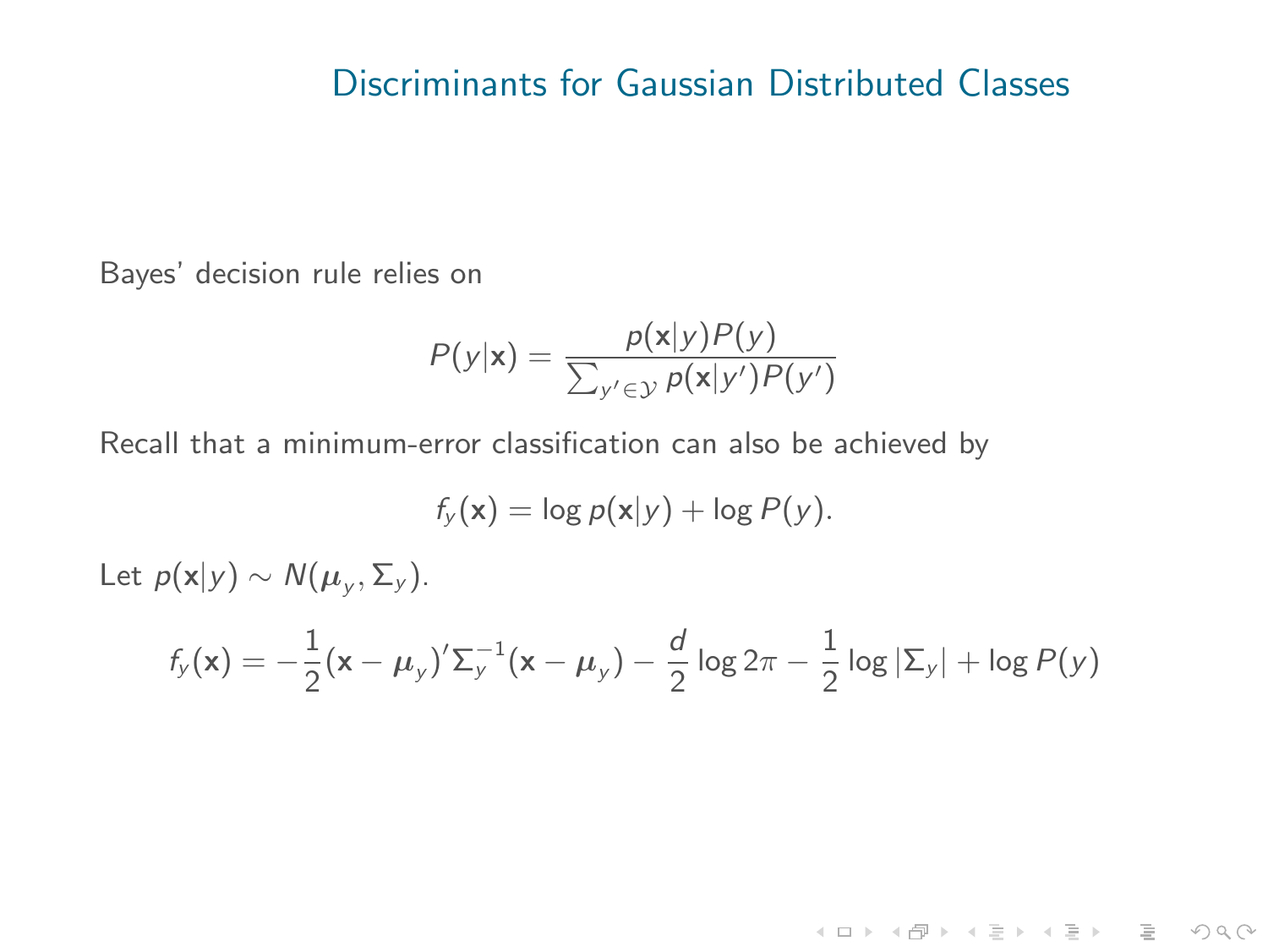### Case 1: Independent Features

$$
f_{y}(\mathbf{x}) = -\frac{1}{2}(\mathbf{x} - \mu_{y})' \Sigma_{y}^{-1}(\mathbf{x} - \mu_{y}) - \frac{d}{2} \log 2\pi - \frac{1}{2} \log |\Sigma_{y}| + \log P(y)
$$

Consider the simple case  $\Sigma_y = \sigma^2 \mathbf{1}$  for all  $y \in \mathcal{Y}$ :

- Features are statistically independent and have the same variance.
- $\bullet\,$  Equal sized hyperspherical clusters centered around the  $\mu_{y}.$
- $\Rightarrow$  Determinant  $|\Sigma| = \sigma^{2d}$ , inverse  $\Sigma^{-1} = (1/\sigma^2) \mathbf{1}$

Obtain linear discriminant function:

$$
f_y(\mathbf{x}) = -\frac{1}{2\sigma^2} ||\mathbf{x} - \mu_y||^2 + \log P(y)
$$
  
=  $-\frac{1}{2\sigma^2} [\mathbf{x}'\mathbf{x} - 2\mu'_y\mathbf{x} + \mu'_y\mu_y] + \log P(y)$   
=  $\frac{1}{\sigma^2} \mu'_y \mathbf{x} + \left( \underbrace{-\frac{1}{2\sigma^2} \mu'_y\mu_y + \log P(y)}_{=:b_y} \right)$   
=  $\mathbf{w}'_y \mathbf{x} + b_y$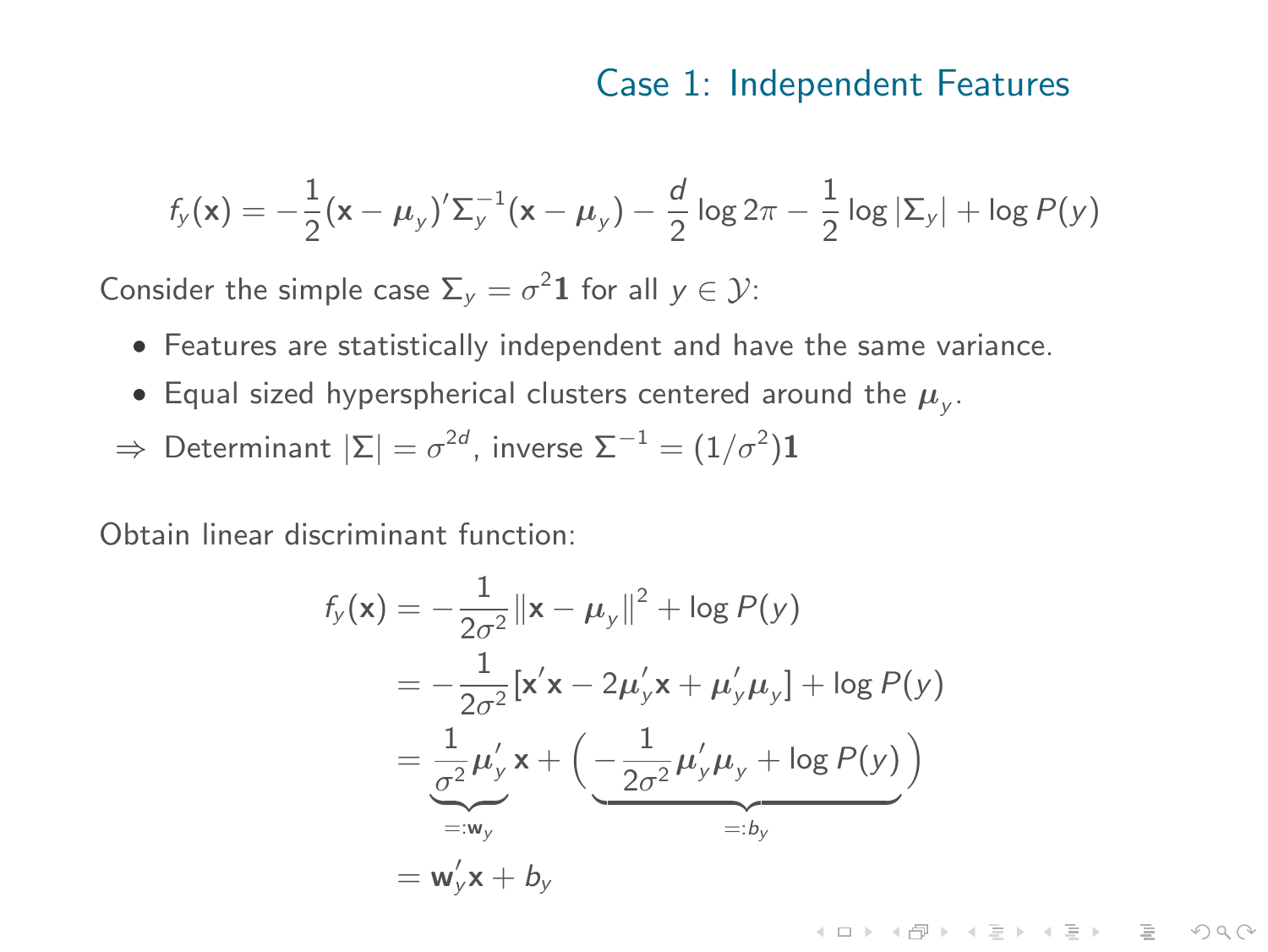#### Case 2: Identical Covariance Matrices

$$
f_{y}(\mathbf{x}) = -\frac{1}{2}(\mathbf{x} - \mu_{y})' \Sigma_{y}^{-1}(\mathbf{x} - \mu_{y}) - \frac{d}{2} \log 2\pi - \frac{1}{2} \log |\Sigma_{y}| + \log P(y)
$$

Consider the simple case  $\Sigma_y = \Sigma$  for all  $y \in \mathcal{Y}$ :

 $\bullet\,$  Hyperellipsoidal clusters of equal size and shape, centered around the  $\mu_{_{\mathcal Y}}.$  $\Rightarrow$  Again,  $|\Sigma|$  and  $(d/2)$  log  $2\pi$  can be ignored.

Obtain linear discriminant function:

$$
f_y(\mathbf{x}) = -\frac{1}{2}(\mathbf{x} - \mu_y)' \Sigma^{-1}(\mathbf{x} - \mu_y) + \log P(y)
$$
  
=  $-\frac{1}{2}[\mathbf{x}'\Sigma^{-1}\mathbf{x} - 2\mu_y'\Sigma^{-1}\mathbf{x} + \mu_y'\Sigma^{-1}\mu_y] + \log P(y)$   
=  $\underbrace{\Sigma^{-1}\mu_y'}_{=:w_y} \mathbf{x} + \left(\underbrace{-\frac{1}{2}\mu_y'\Sigma^{-1}\mu_y + \log P(y)}_{=:b_y}\right)$   
=  $\mathbf{w}_y'\mathbf{x} + b_y$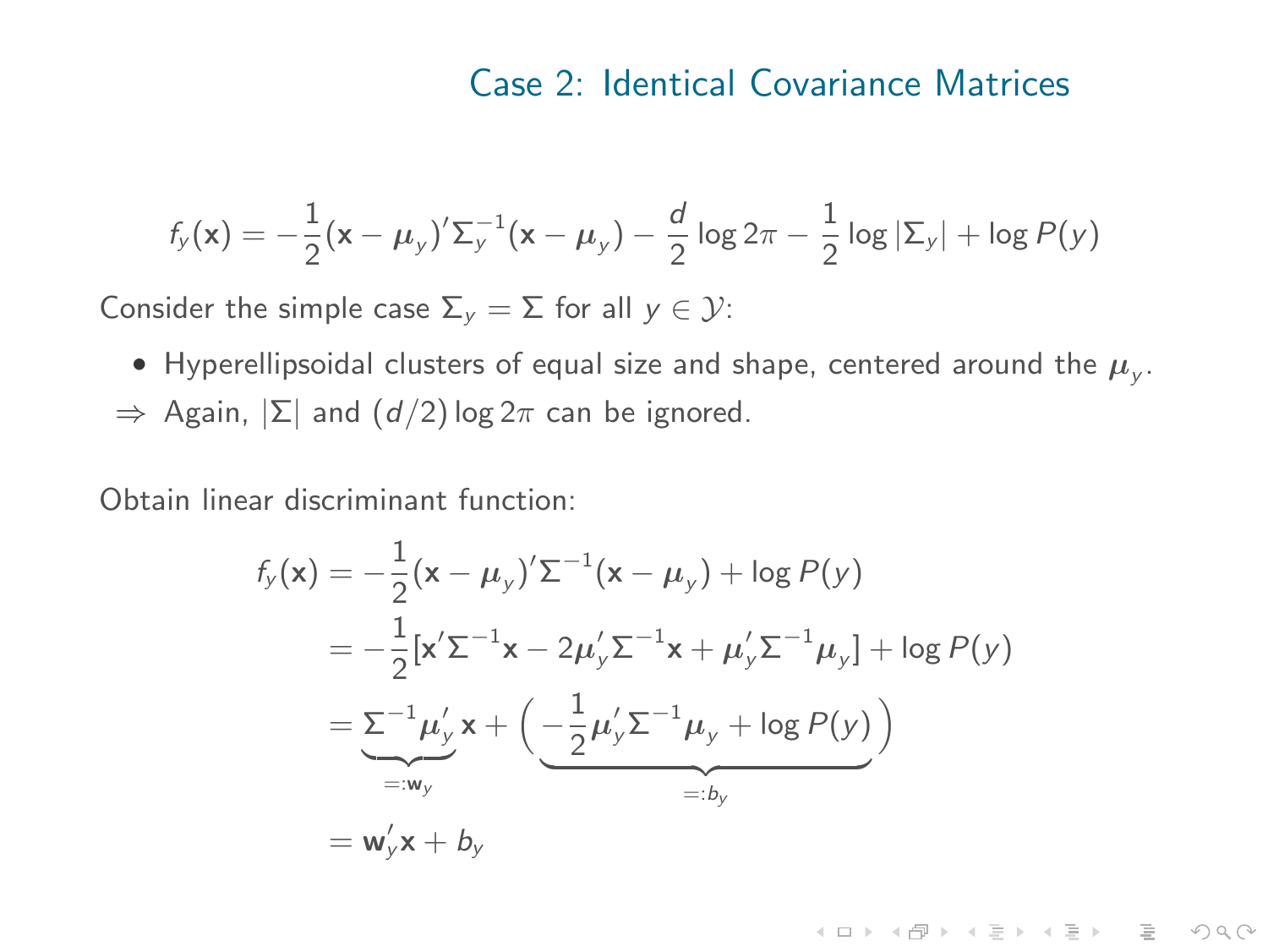### Resulting Decision Rule

 $A \equiv \begin{pmatrix} 1 & 0 & 0 \\ 0 & 0 & 0 \\ 0 & 0 & 0 \\ 0 & 0 & 0 \\ 0 & 0 & 0 \\ 0 & 0 & 0 \\ 0 & 0 & 0 \\ 0 & 0 & 0 \\ 0 & 0 & 0 \\ 0 & 0 & 0 \\ 0 & 0 & 0 \\ 0 & 0 & 0 \\ 0 & 0 & 0 \\ 0 & 0 & 0 \\ 0 & 0 & 0 & 0 \\ 0 & 0 & 0 & 0 \\ 0 & 0 & 0 & 0 \\ 0 & 0 & 0 & 0 & 0 \\ 0 & 0 & 0 & 0 & 0 \\ 0 & 0 & 0 & 0 & 0 \\ 0 &$ 

$$
f_{y}(\mathbf{x}) = \mathbf{w}_{y}'\mathbf{x} + b_{y}, \quad \forall y \in \mathcal{Y}
$$

Compute the resulting decision as follows.

• Multi-class case,  $\mathcal{Y} = \{1, 2, 3, \ldots, k\}$ :

$$
\hat{y} = f(\mathbf{x}) = \text{argmax}_{y \in \mathcal{Y}} f_{y}(\mathbf{x})
$$

• Binary case,  $\mathcal{Y} = \{+1, -1\}$ , decide  $+1$  if

$$
f_{+1}(\mathbf{x}) > f_{-1}(\mathbf{x})
$$
  
\n
$$
\mathbf{w}'_{+1}\mathbf{x} + b_{+1} > \mathbf{w}'_{-1}\mathbf{x} + b_{-1}
$$
  
\n
$$
\mathbf{w}'_{+1}\mathbf{x} + b_{+1} - \mathbf{w}'_{-1}\mathbf{x} - b_{-1} > 0
$$
  
\n
$$
(\underbrace{\mathbf{w}_{+1} - \mathbf{w}_{-1}}_{=:w})' \mathbf{x} + (\underbrace{b_{+1} - b_{-1}}_{=:b}) > 0
$$
  
\n
$$
\underbrace{\mathbf{w}'\mathbf{x} + b > 0}_{=:b},
$$

and −1 otherwise.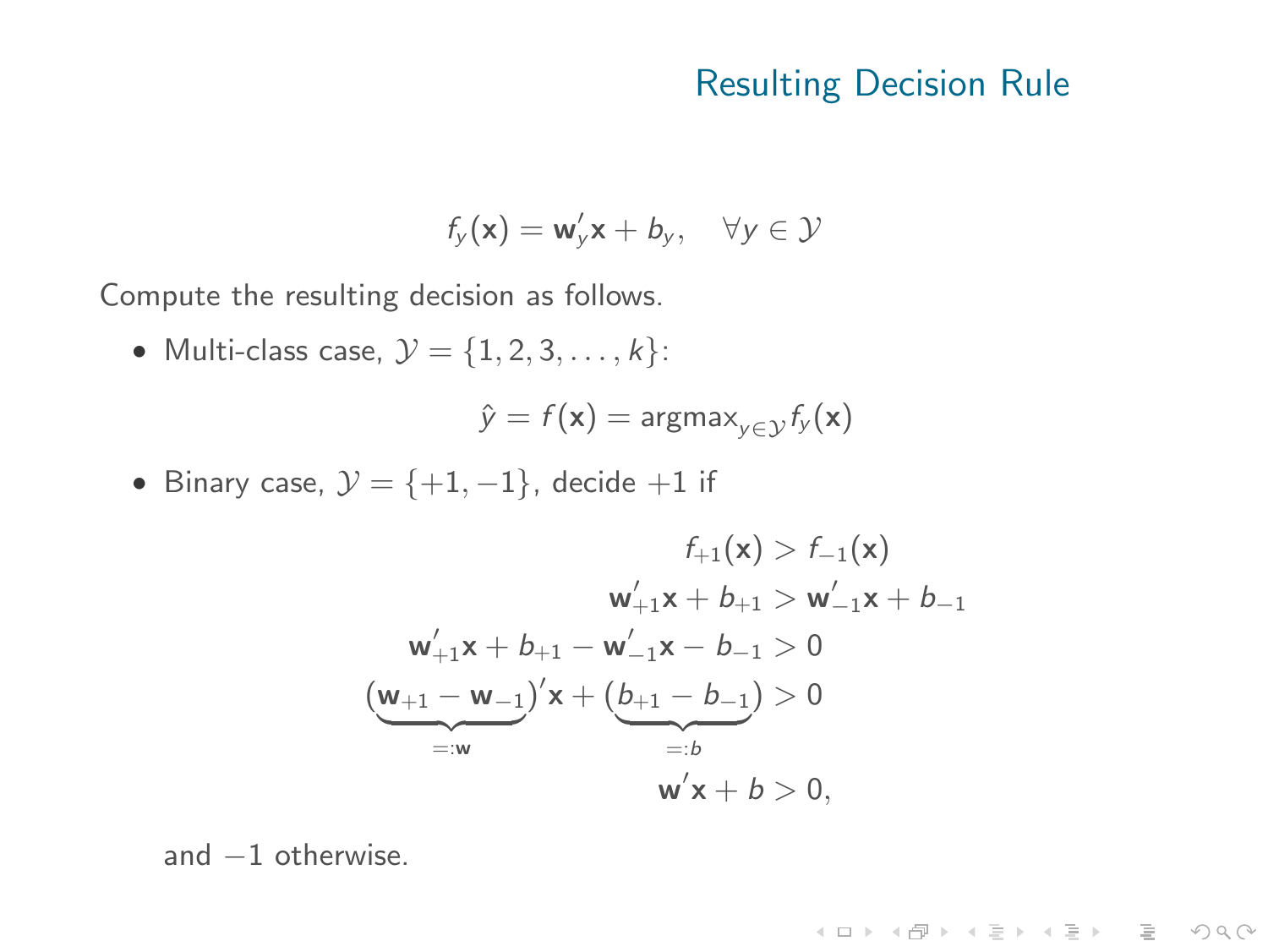# Linear Discriminant Functions

イロト イ団ト イミト イミト ニミー りんぺ



Left: Posterior class distribution. Right: Decision boundary.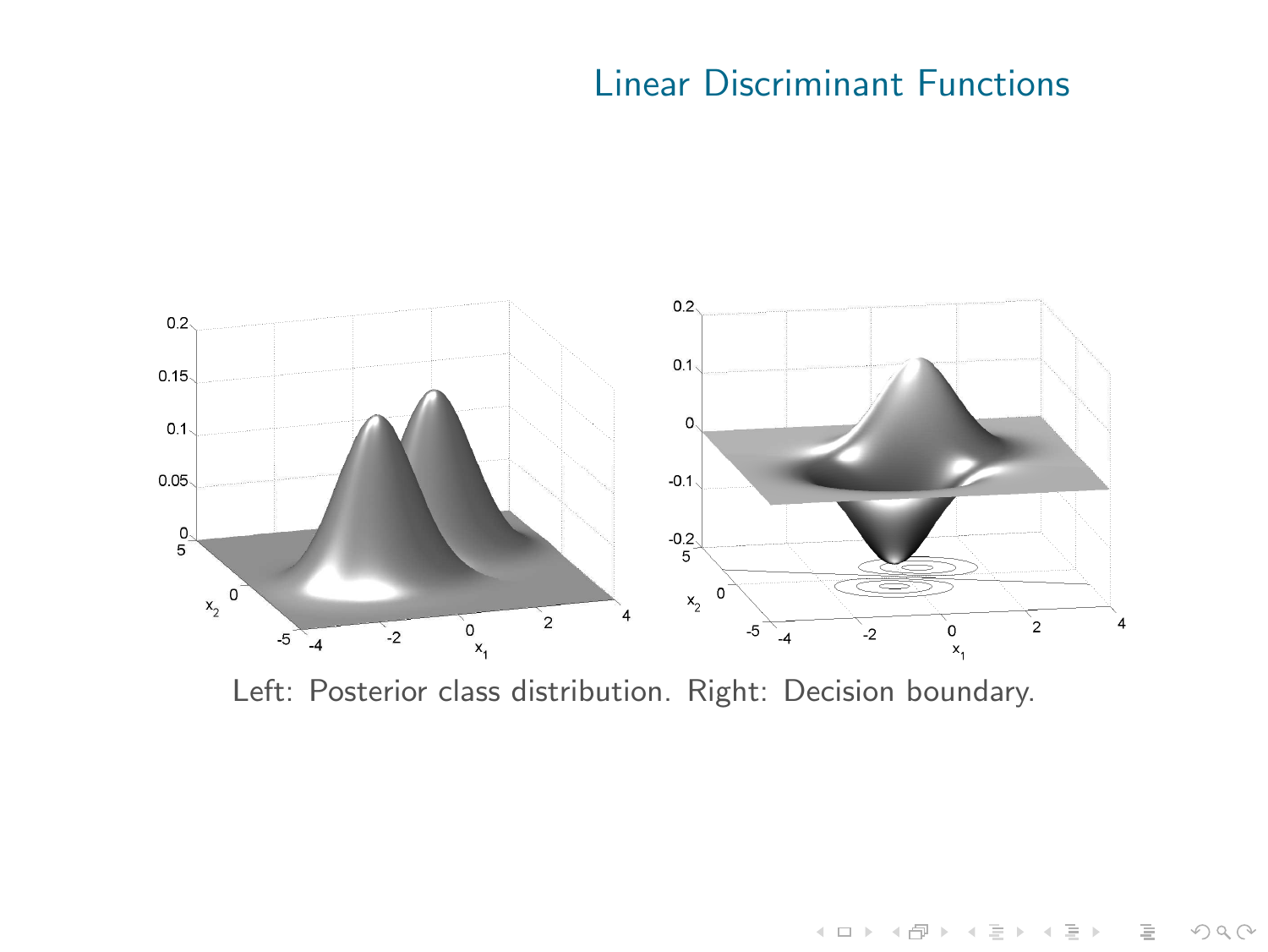## Parameter Estimation

<span id="page-16-0"></span>K ロ > K 레 > K 로 > K 로 > 트로 - 9 Q Q +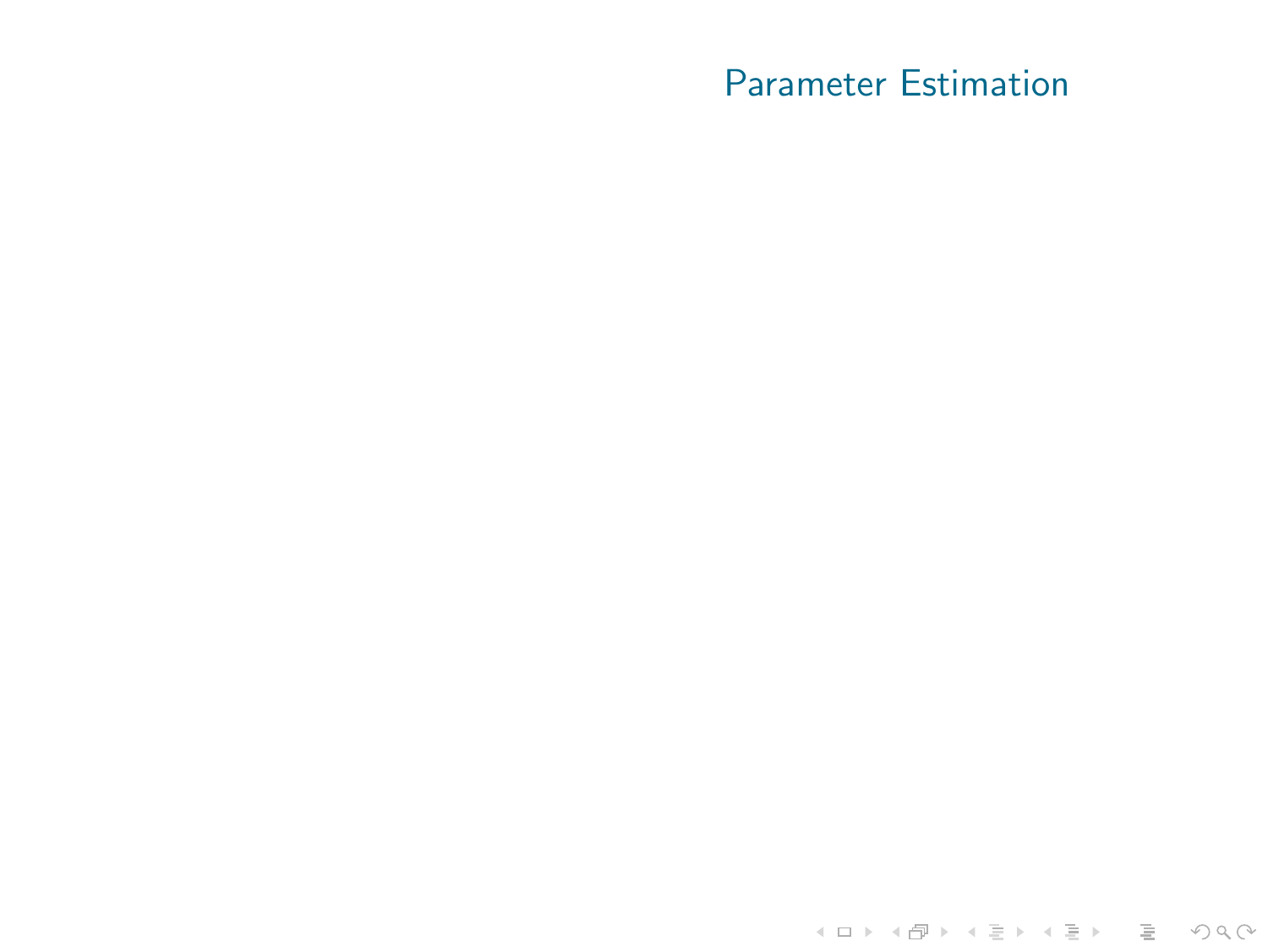#### Parameter Estimation

Recall:  $p(\mathbf{x}, y) = p(\mathbf{x}|y)P(y)$ .

Bayes' decision rule only applicable when  $P(y)$  and class-conditional densities  $p(x|y)$  are known.

In general,  $P(y)$  and  $p(x|y)$  are unknown in practical applications!

Instead, we are given a set of (training) samples D drawn independent and identically distributed (iid) from  $p(x, y)$ .

$$
D = \{(\mathbf{x}_1, y_1), (\mathbf{x}_2, y_2), \ldots, (\mathbf{x}_n, y_n)\}
$$

Task: Use this sample to estimate  $P(y)$  and  $p(x|y)$ !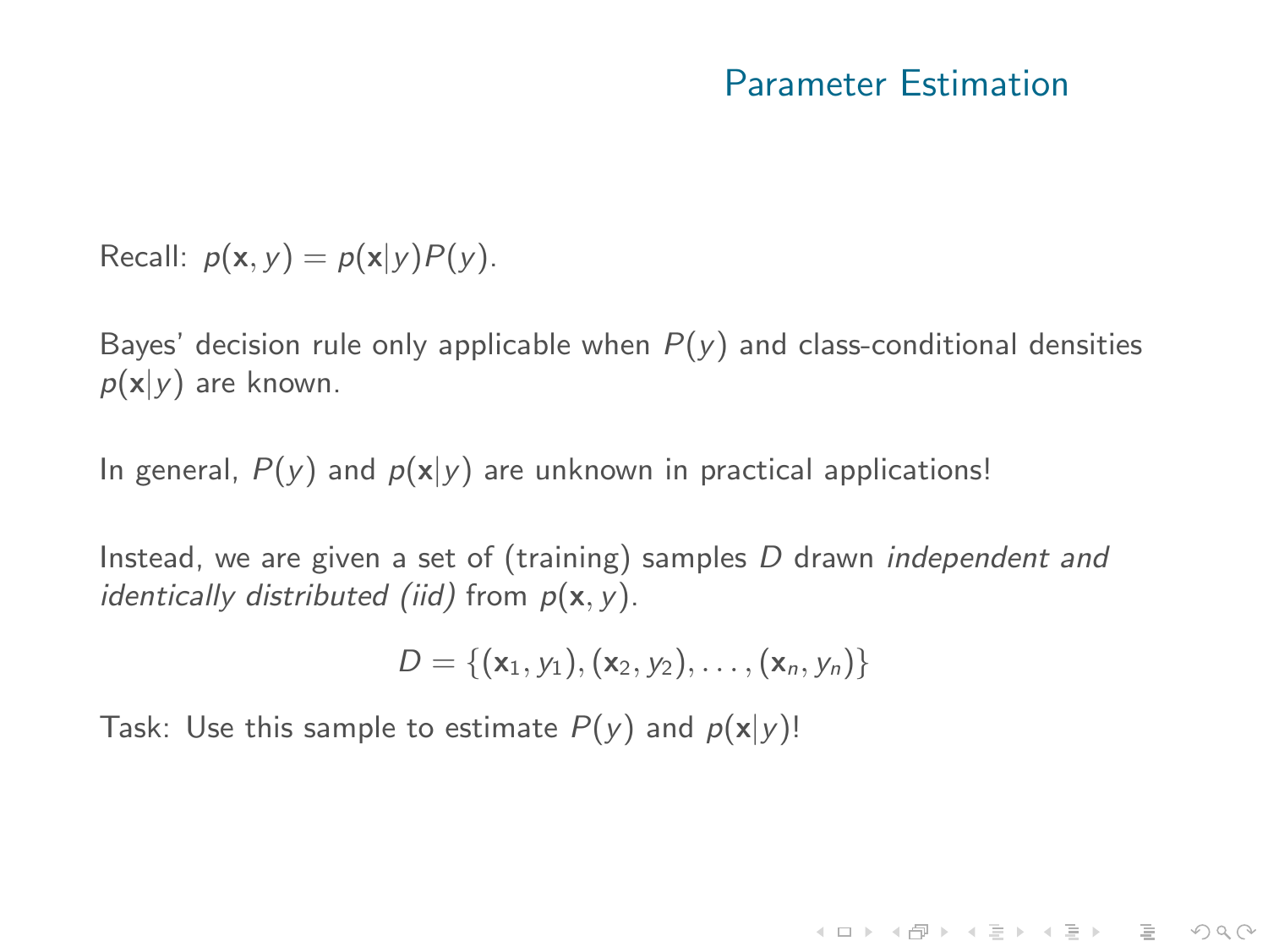### Estimating the Prior

(ロ) (@) (홍) (홍) · 홍 · 940

Given: iid training sample of size n,

$$
D = \{(\mathbf{x}_1, y_1), (\mathbf{x}_2, y_2), \ldots, (\mathbf{x}_n, y_n)\}
$$

Task: Estimate prior  $P(y)$ . Solve by simply counting:

- $\bullet$  How many times have we seen label  $y$  in the training set?
- Normalize to obtain probabilities!

$$
\hat{P}(y) = \frac{\sum_{i=1}^{n} 1_{[y_i=y]}}{n}, \quad \forall y \in \mathcal{Y}
$$

The larger the sample size *n*, the better will be the estimate  $\hat{P}(y)$ .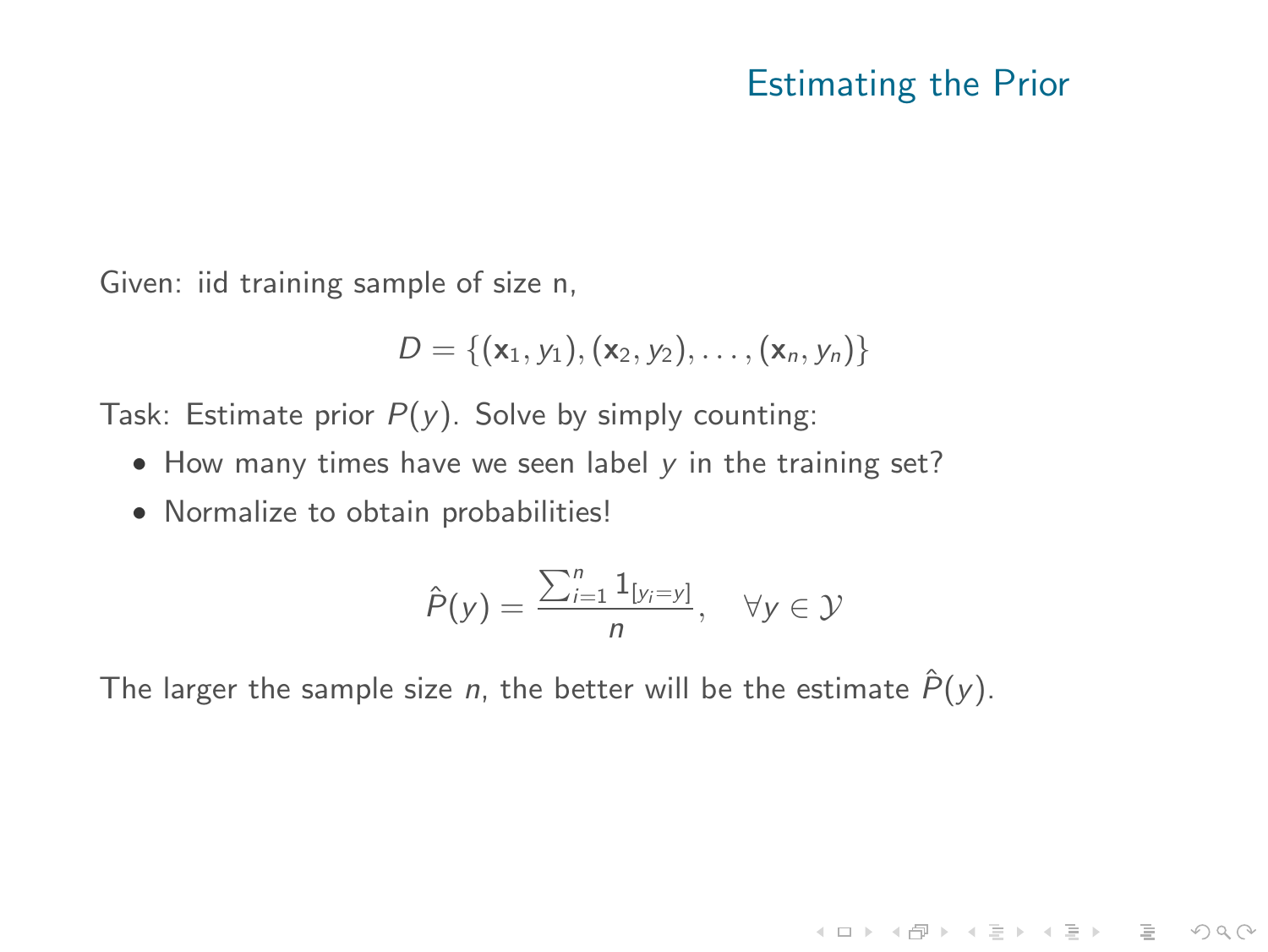#### Estimating the Class-conditional Densities

Given: iid training sample of size n,

$$
D = \{(\mathbf{x}_1, y_1), (\mathbf{x}_2, y_2), \ldots, (\mathbf{x}_n, y_n)\}
$$

Task: Estimate class-conditional  $p(x|y)$ .

Difficult for several reasons:

- $X$  is usually high-dimensional, often #dimensions  $\gg n$
- $\bullet \Rightarrow$  density estimation will be poor in sparse regions
- $\Rightarrow$  We need assumptions!
	- E.g., density to be estimated is Gaussian with unknown  $\mu$  and  $\Sigma$
	- Instead of inferring an unknown function  $p(x|y)$  now only parameters need to be estimated!

K ロ X 〈 日 X 〈 ミ X 〈 ミ X 〉 ミ → ◇ Q 〈 ◇

 $\bullet \Rightarrow$  Maximum likelihood!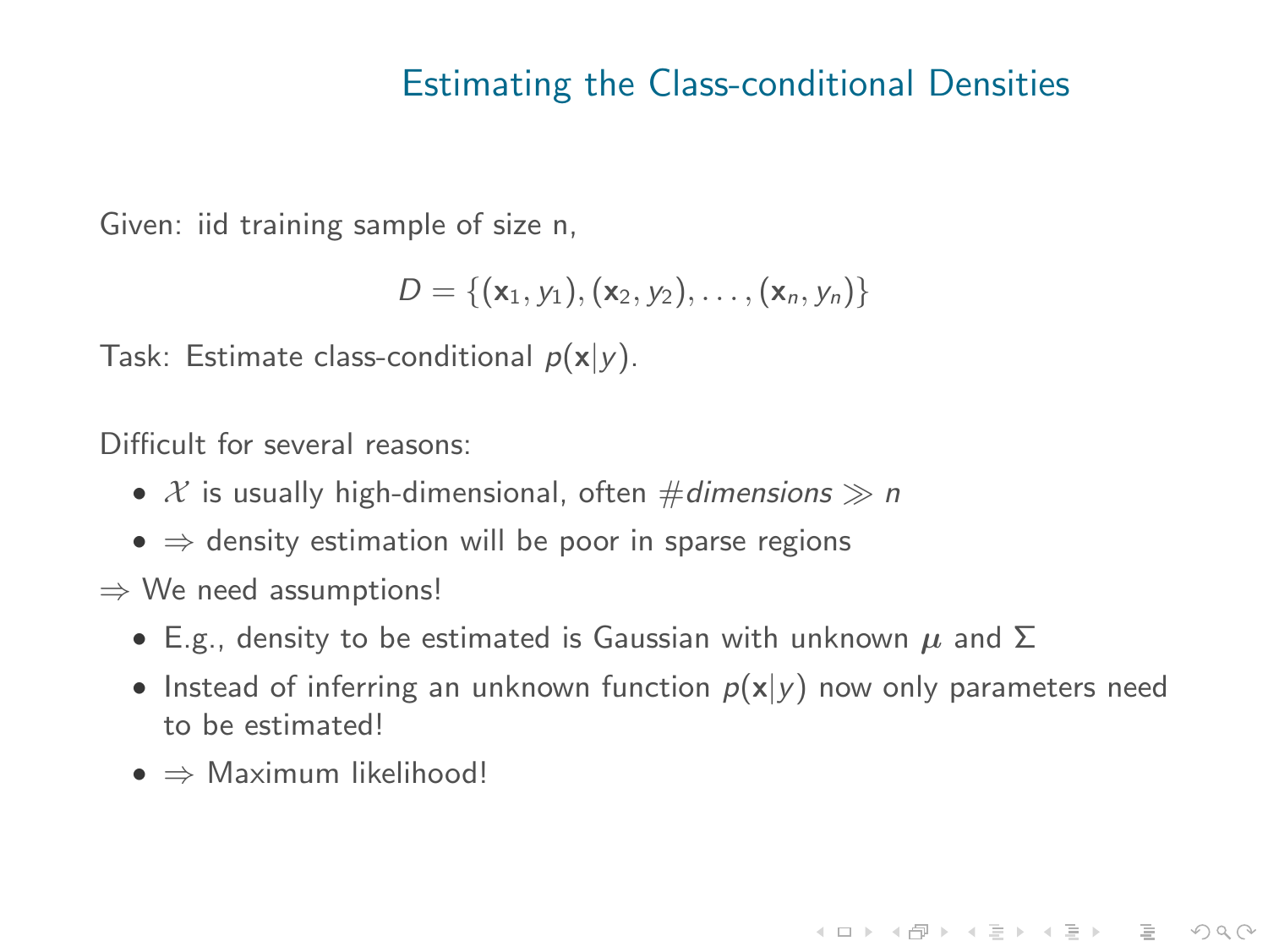### Maximum Likelihood

K ロ X 〈 日 X 〈 ミ X 〈 ミ X 〉 ミ → ◇ Q 〈 ◇

Given: class-conditional density  $p(x|y; \theta_y)$  in parametric form, iid sample D Task: Find parameters  $\theta_{y}$  such that the likelihood of the data is maximized

Assume further that the  $\theta_{v}$  are functionally independent  $\Rightarrow$  Deal with each class separately and simplify notation

For each class y let  $D_v = \{x : (x, \bar{y}) \in D, y = \bar{y}\}\$  such that

$$
D_{y} = \{\mathbf{x}_1, \mathbf{x}_2, \dots, \mathbf{x}_m\}
$$

<span id="page-20-0"></span>Since D (and hence also  $D_v$ ) are drawn iid, we have

$$
p(D_y|\theta_y) = \prod_{i=1}^m p(\mathbf{x}_i|\theta_y)
$$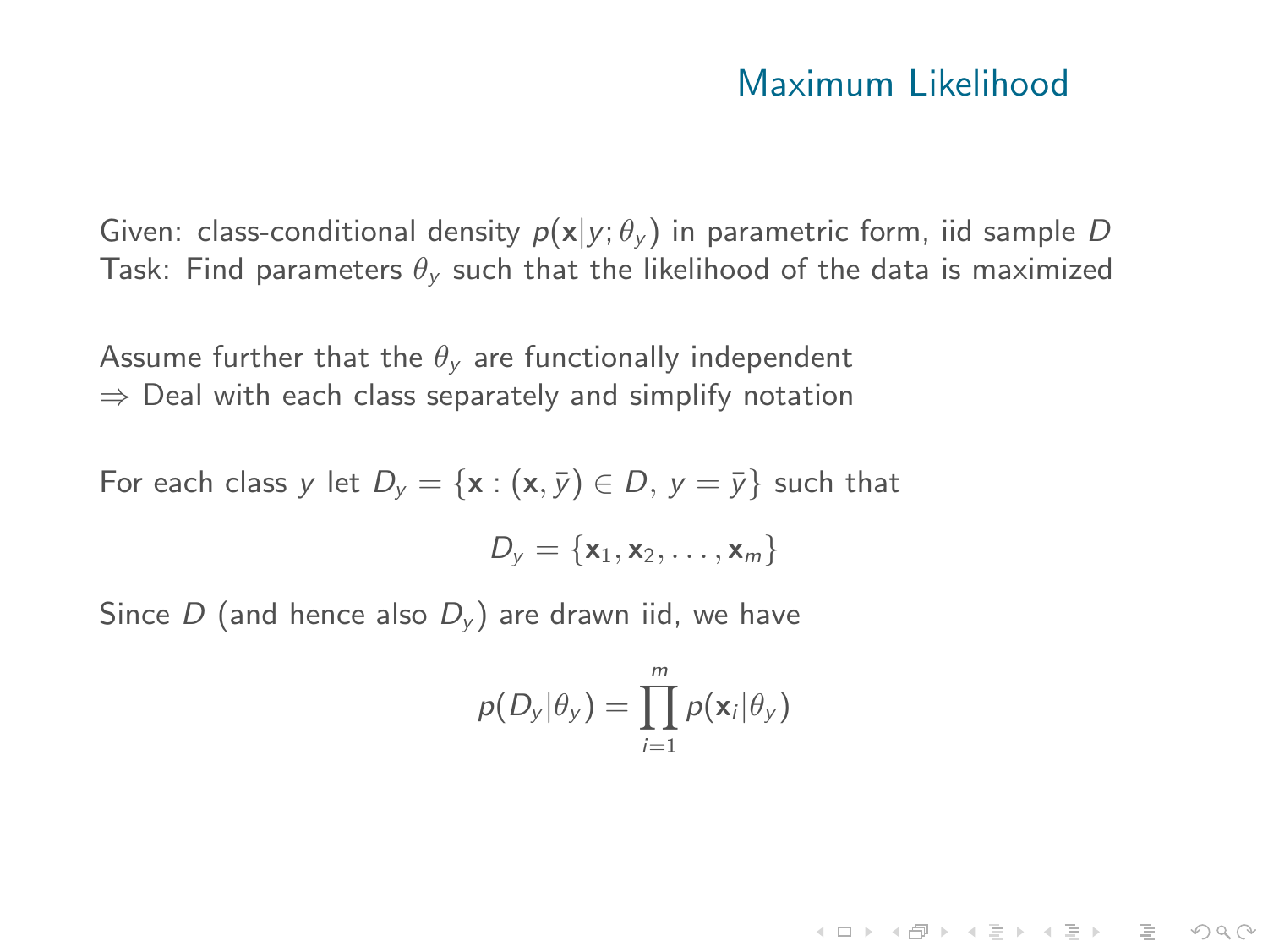#### Maximum Likelihood

Maximize the likelihood  $p(D|\theta) = \prod_{i=1}^{m} p(\mathbf{x}_i|\theta)$  by finding parameters  $\theta = (\theta_1, \ldots, \theta_q)'$  that *agree* with the data.

Log-likelihood:

$$
\log L(\theta) = \log p(D_{y}|\theta) = \sum_{i=1}^{m} \log p(\mathbf{x}_{i}|\theta)
$$

Compute partial derivatives

$$
\frac{\partial \log L}{\partial \theta_1}, \frac{\partial \log L}{\partial \theta_2}, \ldots, \frac{\partial \log L}{\partial \theta_q},
$$

and find optimal  $\theta^*$  by solving

$$
\frac{\partial \log L}{\partial \theta_1} \stackrel{!}{=} 0, \frac{\partial \log L}{\partial \theta_2} \stackrel{!}{=} 0, \ldots, \frac{\partial \log L}{\partial \theta_q} \stackrel{!}{=} 0.
$$

K ロ > K 레 > K 코 > K 코 > 트로드 > O Q O